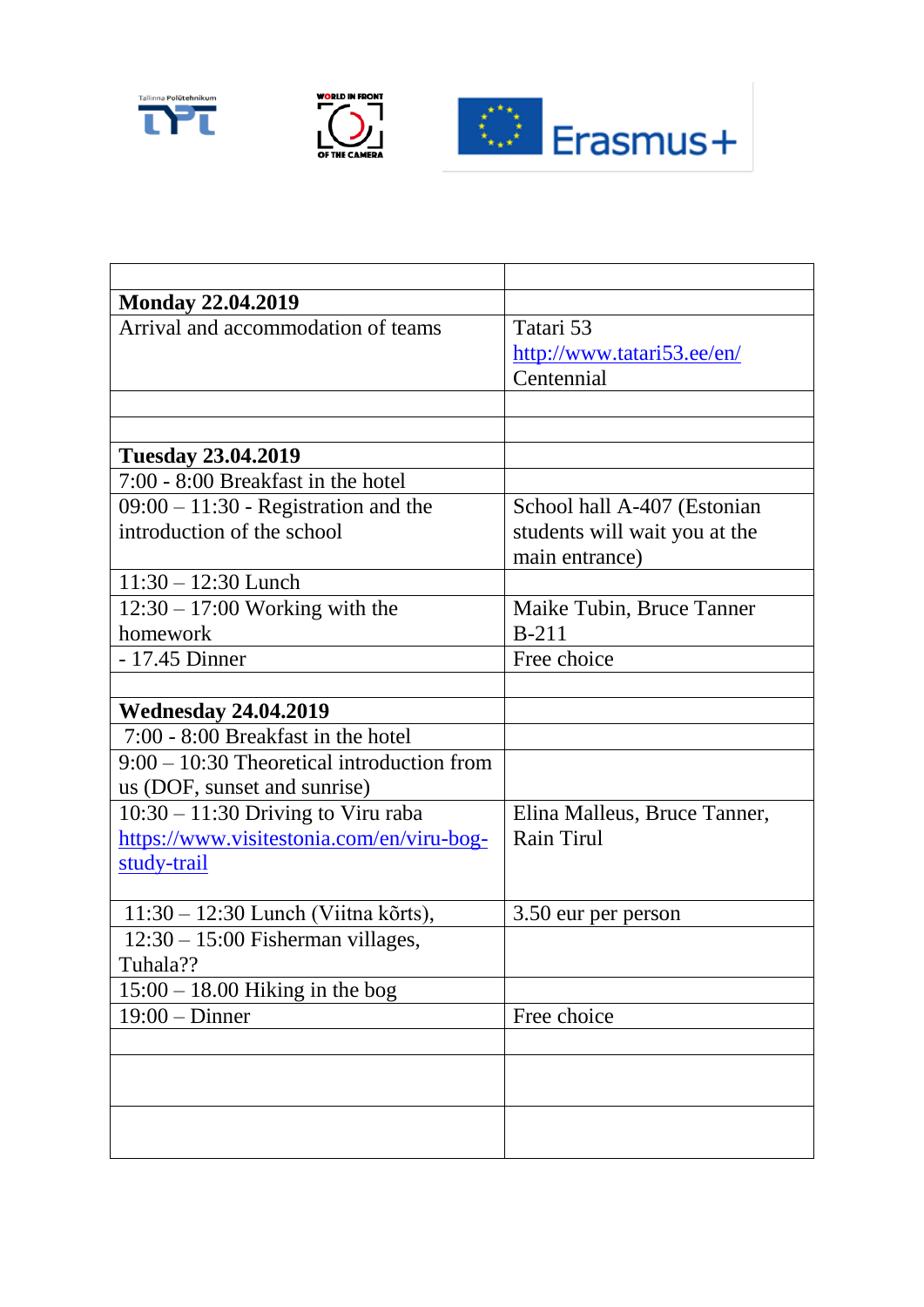





| <b>Thursday 25.04.2019</b>                 |                                                                          |
|--------------------------------------------|--------------------------------------------------------------------------|
| 7:00 - 8:00 Breakfast                      |                                                                          |
|                                            |                                                                          |
| $9:00 - 10:30$ Meeting with the            |                                                                          |
| photographer Mr Sven Začek                 |                                                                          |
| theoretical introduction                   |                                                                          |
| 11:00 12.30 Practical work with the        |                                                                          |
| photographer                               |                                                                          |
| 13.00 Lunch                                |                                                                          |
| 15:00 Back in the school for post-process  | Juho Kalberg B-316                                                       |
| of photos                                  |                                                                          |
|                                            |                                                                          |
| 17:00 Exhibition opening                   | T1 Mall                                                                  |
| https://t1tallinn.com/yritus/naitus-world- | https://t1tallinn.com/en/uue-polvkonna-<br>kaubandus-meelelahutuskeskus/ |
| in-front-of-the-camera-roaring-emotional-  |                                                                          |
| delightful-wicked/?date=1556150400         |                                                                          |
| 18:00 Dinner                               | Tallinn Polytechnic School<br>invites                                    |
| <b>Friday 26.04.2019</b>                   |                                                                          |
| $7:00 - 8:00$ Breakfast in the hotel       |                                                                          |
| Cultural activities                        |                                                                          |
|                                            |                                                                          |
| Film Museum exhibition "Take ONE           |                                                                          |
| Preparation for the final exhibition from  | 5 students from each student,                                            |
| the works done during the week             | students with the help of Bruce                                          |
|                                            | Tanner and our teachers will put                                         |
|                                            | up the exhibition                                                        |
| 15:00 Final ceremony in the school         |                                                                          |
| <b>Saturday 27.04.2019</b>                 |                                                                          |
|                                            |                                                                          |
| Free time                                  |                                                                          |
| Possible activities                        |                                                                          |
| Seaplane Harbour                           |                                                                          |
| http://meremuuseum.ee/lennusadam/en/       |                                                                          |
| <b>Tallinn TV Tower</b>                    |                                                                          |
| https://www.teletorn.ee/en/                |                                                                          |